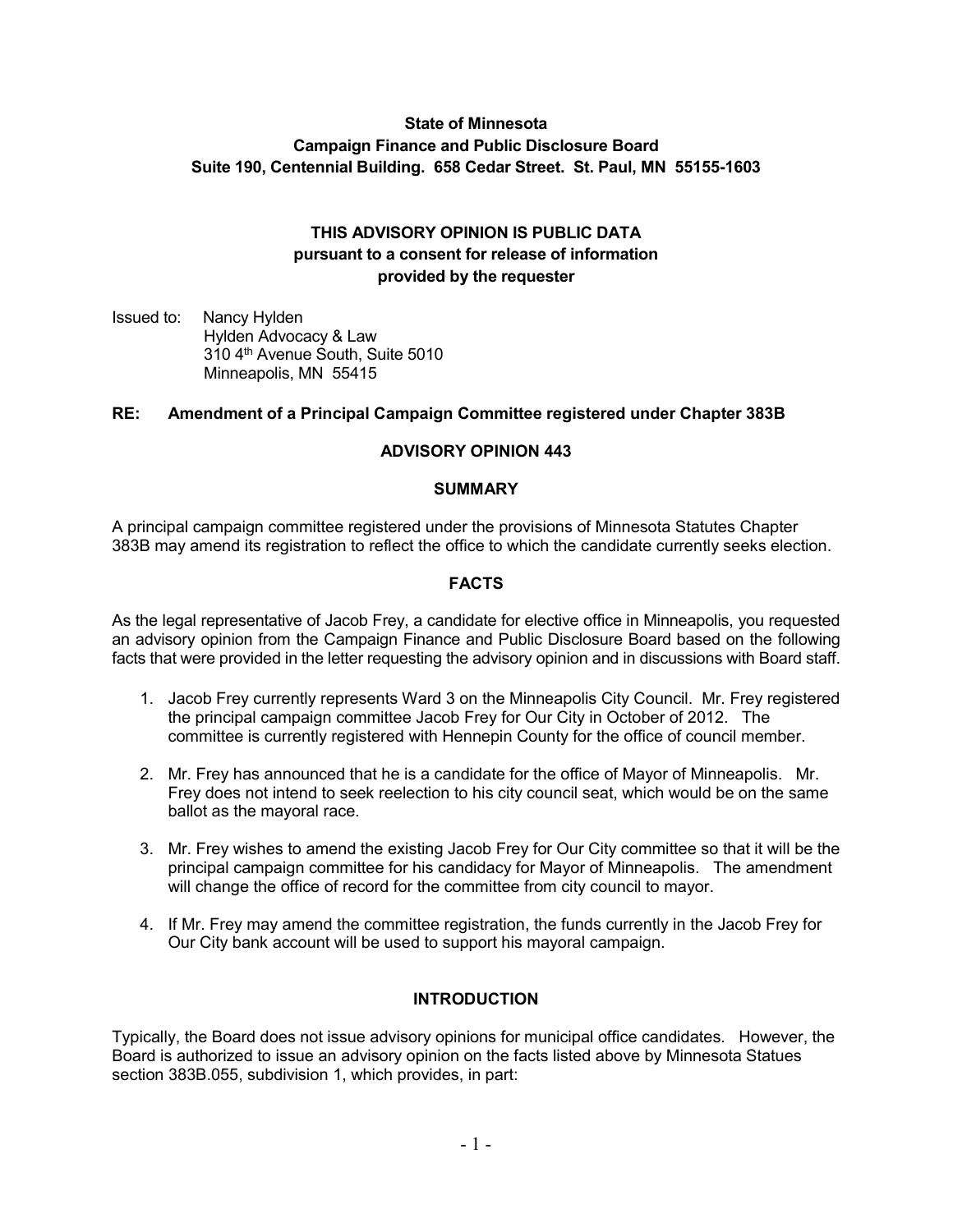The state Campaign Finance and Public Disclosure Board shall:

(1) issue and publish advisory opinions concerning the requirements of sections 383B.041 to 383B.057 upon application in writing by the county filing officer of Hennepin County or any individual or association who wishes to use the opinion to guide the applicant's own conduct.

Sections 383B.041 to 383B.057 apply to county elections in Hennepin County; for city elections in home rule charter cities and statutory cities located wholly within Hennepin County, having a population of 75,000 or more; and for school board elections in Minneapolis School District No. 1. Elections to offices in the City of Minneapolis fall within the scope of these sections.

The Board's authority to provide an advisory opinion under Minnesota Statutes section 383B.055, subdivision 1, parallels the Board's authority under Minnesota Statutes section 10A.02, subdivision 12.

When the Board issues an advisory opinion on the provisions of Chapter 10A it applies a statutory rule that requires meaning be given to each word or phrase used in a statute. Further, the Board will not place a restriction on a candidate's ability to seek election to an office unless it is clear that the legislature intended for some regulation to exist. The Board will apply the same principals when asked for an advisory opinion on chapter 383B.

## **ISSUE**

May the candidate amend his principal campaign committee's registration from the office of city council to the office of mayor?

## **OPINION**

There are two provisions in chapter 383B relevant to this question. Minnesota Statutes, section 383B.042, subdivision 16, defines a candidate's committee when it provides, in part:

"Principal campaign committee" means *the single political committee designated by a candidate for election for any city office* in…the city of Minneapolis;… [Emphasis added]

The registration of a principal campaign committee is provided in Minnesota Statutes, section 383B.045:

Every candidate who receives contributions or makes expenditures in excess of \$100 *shall designate and cause to be formed a single political committee* which shall be known as the candidate's principal campaign committee…[Emphasis added]

The statutes do not require a candidate to establish a separate principal campaign committee for each office sought or held.<sup>1</sup> Instead, both statutes give the candidate authority to establish and register a single committee for any office in the city of Minneapolis as designated by the candidate. Further, neither statute indicates a requirement or provides a procedure for a candidate to terminate

<span id="page-1-0"></span><sup>&</sup>lt;sup>1</sup> In contrast, Minn. Stat. §10A.105, states that a candidate for state level office must not raise more than \$750 "unless the candidate designates and causes to be formed a single principal campaign committee *for each office sought*. . ." [Emphasis added.] The legislature provided specific and clear language when it wanted to require a candidate to register a separate principal campaign committee for each office sought. No similar language exists in chapter 383B.